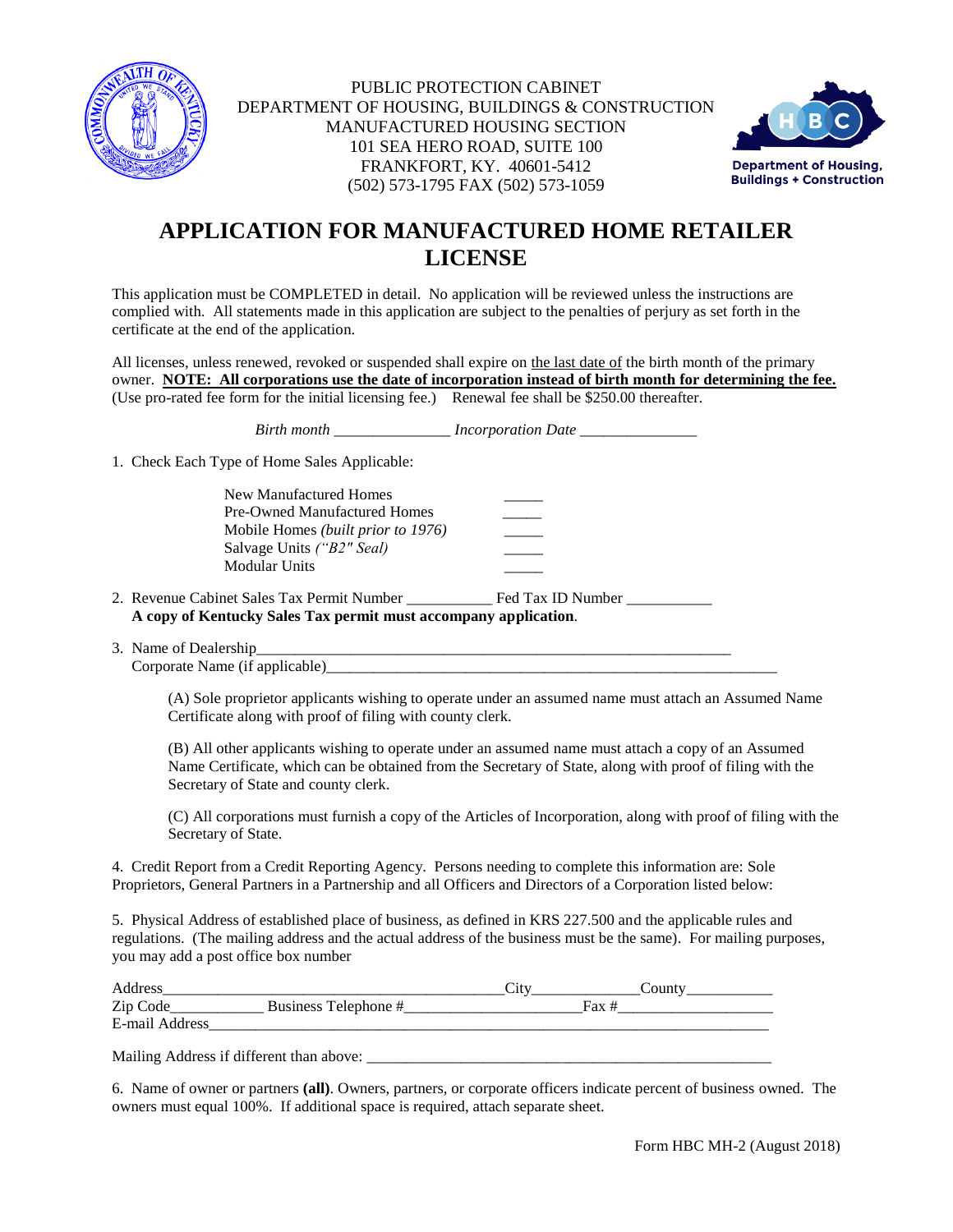| $\%$<br>$\%$                                                                                                                                                                                                                                                                                                                                                                                                                                                                                                                 |
|------------------------------------------------------------------------------------------------------------------------------------------------------------------------------------------------------------------------------------------------------------------------------------------------------------------------------------------------------------------------------------------------------------------------------------------------------------------------------------------------------------------------------|
| %<br>%<br><u> 1989 - Johann John Stein, fransk politik (d. 1989)</u>                                                                                                                                                                                                                                                                                                                                                                                                                                                         |
| %<br>$\%$                                                                                                                                                                                                                                                                                                                                                                                                                                                                                                                    |
| $\%$<br>$\%$<br><u> 1988 - Jan Barbarat, prima popular popular popular popular popular popular popular popular popular popular p</u>                                                                                                                                                                                                                                                                                                                                                                                         |
| 7. Do you own the property occupied by the proposed dealership? ____Yes _____No                                                                                                                                                                                                                                                                                                                                                                                                                                              |
| If the property is not owned by the dealership, a lease of property must be completed, and a copy of the<br>lease must be attached to this application. The lease must reveal the name(s) and address of the lessee and<br>the lessor. If the property is owned a copy of the deed or an affidavit stating that you own the<br>property must be attached.                                                                                                                                                                    |
|                                                                                                                                                                                                                                                                                                                                                                                                                                                                                                                              |
| 9. Is any other business operated on or from this location? _____Yes ______No                                                                                                                                                                                                                                                                                                                                                                                                                                                |
| 10. Each Manufactured and Mobile Home Retailer shall obtain at least one (1)<br>person who has successfully completed the approved requirements dealing with the installation of<br>manufactured homes. The certified installer must be an employee (not a contractor)                                                                                                                                                                                                                                                       |
|                                                                                                                                                                                                                                                                                                                                                                                                                                                                                                                              |
|                                                                                                                                                                                                                                                                                                                                                                                                                                                                                                                              |
| 11. Description of Service                                                                                                                                                                                                                                                                                                                                                                                                                                                                                                   |
| A. Do you plan to perform your own:                                                                                                                                                                                                                                                                                                                                                                                                                                                                                          |
| Service<br>Maintenance (warranty work)                                                                                                                                                                                                                                                                                                                                                                                                                                                                                       |
| Installation/set-up<br>Transportation of homes                                                                                                                                                                                                                                                                                                                                                                                                                                                                               |
| B. Do you plan to engage independent contractors to perform:                                                                                                                                                                                                                                                                                                                                                                                                                                                                 |
| Service<br>Maintenance (warranty work)                                                                                                                                                                                                                                                                                                                                                                                                                                                                                       |
| Installation/set-up<br>Transportation of homes                                                                                                                                                                                                                                                                                                                                                                                                                                                                               |
| If you plan to contract for any of the above, please provide a letter of agreement attached to this<br>application for each independent contractor used. The letter of agreement shall include the<br>contractor's company name, its principals, address and telephone number and any other type and<br>number of any business or certification that such contractors hold.<br>NOTE Change of contractors or changes in letter of agreement must be submitted to this<br>Department with the effective dates of the changes. |
|                                                                                                                                                                                                                                                                                                                                                                                                                                                                                                                              |
|                                                                                                                                                                                                                                                                                                                                                                                                                                                                                                                              |
| <b>INITIAL ALL THAT APPLY:</b>                                                                                                                                                                                                                                                                                                                                                                                                                                                                                               |
| I have been convicted of a felony or a misdemeanor in the Commonwealth of Kentucky, any other state, or the<br>United States. YES _____ or NO _____.                                                                                                                                                                                                                                                                                                                                                                         |
| If you marked yes you have been convicted of a felony or misdemeanor, you might not be able to receive a                                                                                                                                                                                                                                                                                                                                                                                                                     |
| Kentucky retailer's license at this time. Please contact the Manufactured Housing Section for further information.                                                                                                                                                                                                                                                                                                                                                                                                           |
| Pursuant to KRS164.772, if you are in default of student loans backed by the Kentucky Higher Education Assistance<br>Authority, you cannot receive a Kentucky retailer's license unless specified conditions are met. Please contact the<br>Manufactured Housing Section for further information.                                                                                                                                                                                                                            |

| $\sim$<br>Signature of Applicant: |  |
|-----------------------------------|--|
|                                   |  |

Form HBC MH-2 (August 2018)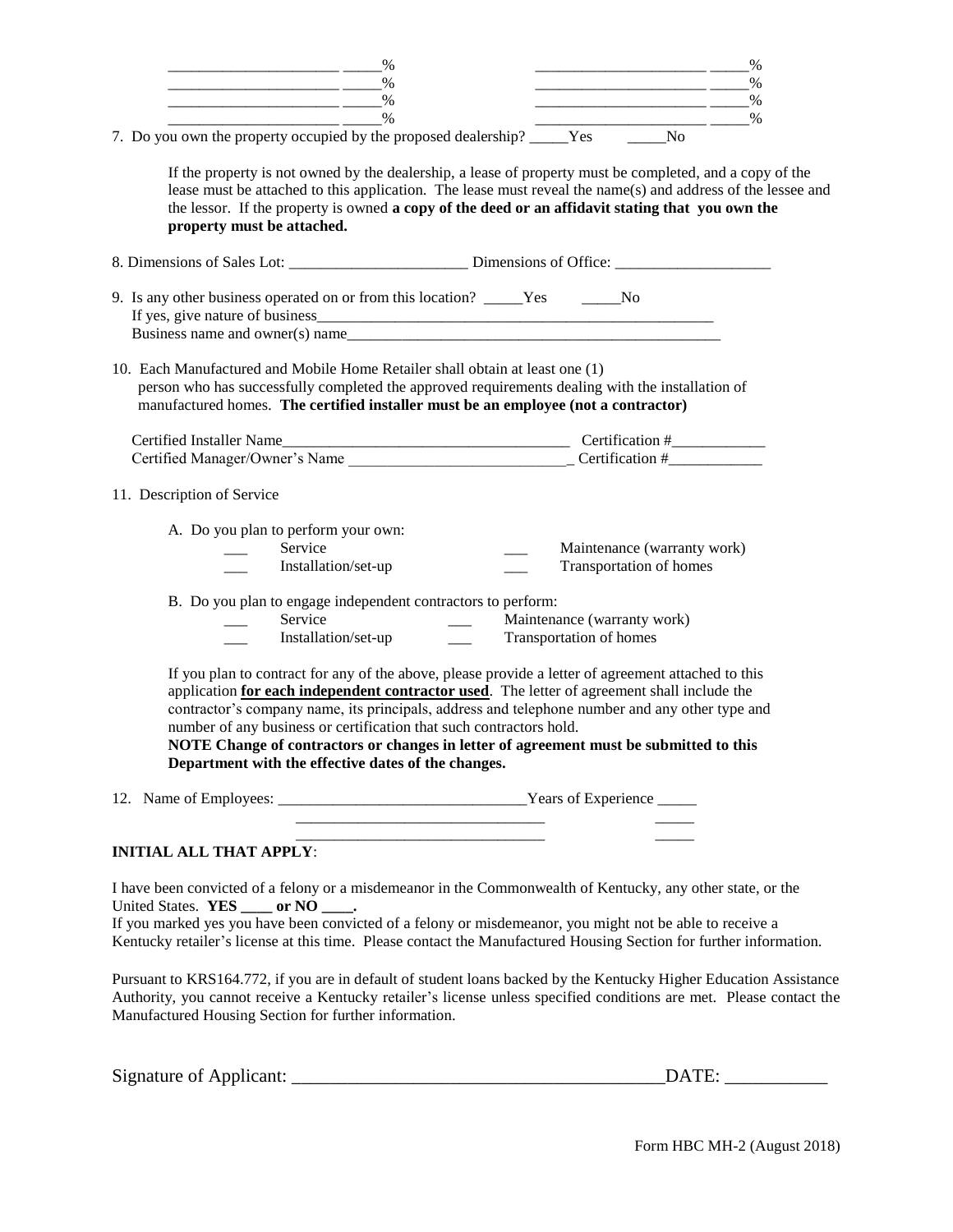Applicants, whether individuals, partnership, or principal officers of a corporation, must complete the following personal data form and sign a waiver authorizing the Manufactured Home Inspection Division to run National Criminal Information Checks on their past record, if any. *(Use separate sheet for each person: sheet may be reproduced if necessary)*

# **DATA FORM**

| A. Full Name: Last                                                                                                                                | First Middle                                                                                     |
|---------------------------------------------------------------------------------------------------------------------------------------------------|--------------------------------------------------------------------------------------------------|
|                                                                                                                                                   |                                                                                                  |
| D. Title/Position with dealership                                                                                                                 |                                                                                                  |
| E. Place of residence                                                                                                                             |                                                                                                  |
| F. Have you ever been granted a manufactured or mobile home dealer license in Kentucky or                                                         |                                                                                                  |
| any other state? _____Yes ______No                                                                                                                |                                                                                                  |
| If yes, under what name, what year, what county and what state?                                                                                   |                                                                                                  |
| or revoked in Kentucky or any other state? _____Yes ______No<br>If yes, give name, date of action, state or other location and reason for action: | G. Have you ever been denied retail dealer license OR ever had a retail dealer license suspended |

\_\_\_\_\_\_\_\_\_\_\_\_\_\_\_\_\_\_\_\_\_\_\_\_\_\_\_\_\_\_\_\_\_\_\_\_\_\_\_\_\_\_\_\_\_\_\_\_\_\_\_\_\_\_\_\_\_\_\_\_\_\_\_\_\_\_\_\_\_\_\_\_\_\_\_\_\_\_ \_\_\_\_\_\_\_\_\_\_\_\_\_\_\_\_\_\_\_\_\_\_\_\_\_\_\_\_\_\_\_\_\_\_\_\_\_\_\_\_\_\_\_\_\_\_\_\_\_\_\_\_\_\_\_\_\_\_\_\_\_\_\_\_\_\_\_\_\_\_\_\_\_\_\_\_\_\_

H. Give complete name and address of **all** business bank accounts:

### **WAIVER RELEASE FORM**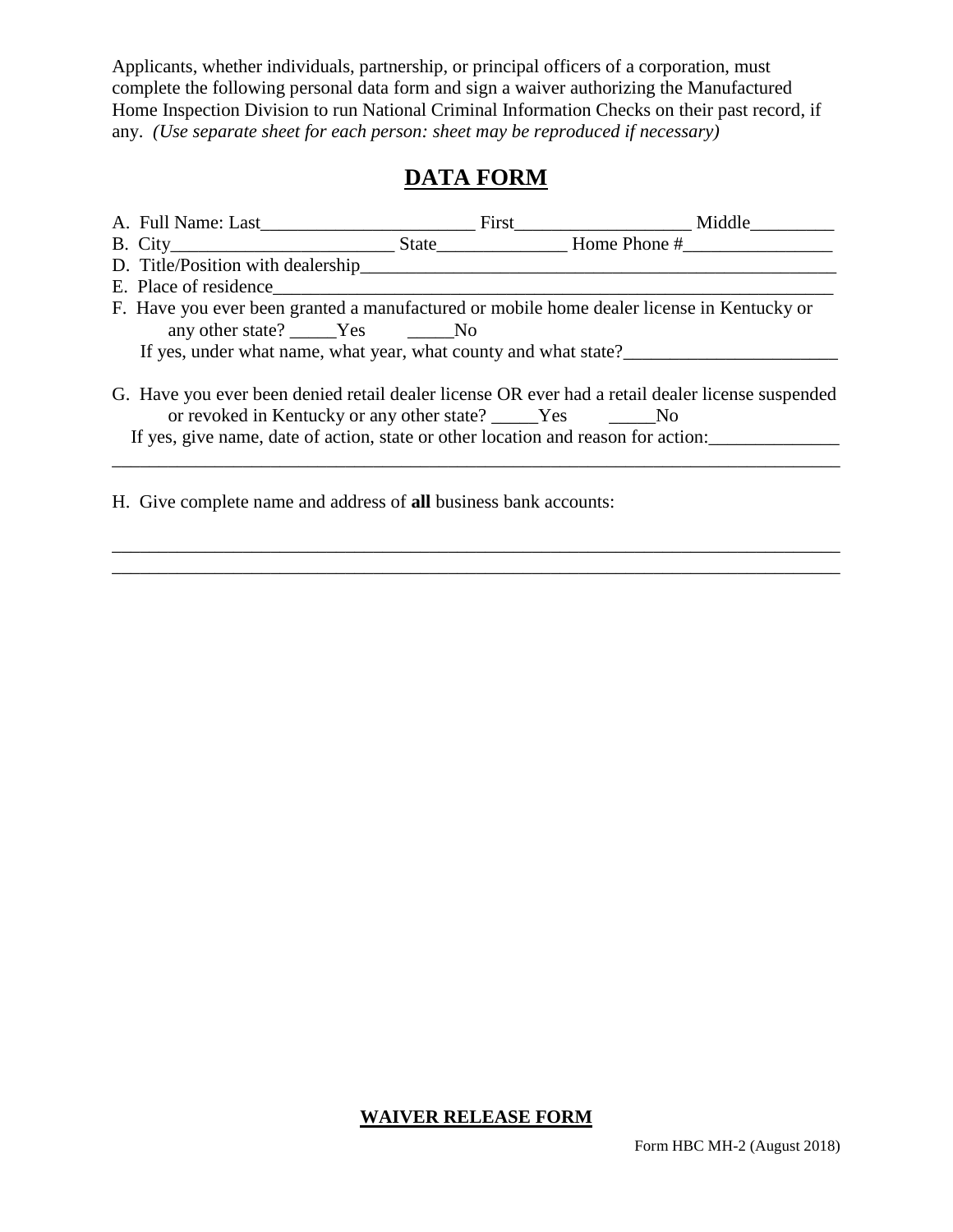I, \_\_\_\_\_\_\_\_\_\_\_\_\_\_\_\_\_\_\_\_\_\_\_\_\_\_\_\_\_\_\_, hereby authorize all persons who may be contacted by this Office or the Certification and Licensure Board to release any and all information that they may have concerning my employment, credit, or criminal records.

*Signature of Applicant*

\_\_\_\_\_\_\_\_\_\_\_\_\_\_\_\_\_\_\_\_\_\_\_\_\_\_\_\_\_\_\_\_\_\_\_\_\_\_\_\_\_

\_\_\_\_\_\_\_\_\_\_\_\_\_\_\_\_\_\_\_\_\_\_\_\_\_\_\_\_\_\_\_\_\_\_\_\_\_\_\_\_\_

STATE OF KENTUCKY County of \_\_\_\_\_\_\_\_\_\_\_\_

Subscribed and sworn to before me this \_\_\_\_\_ day of \_\_\_\_\_\_\_\_\_\_\_\_\_\_\_, 20\_\_\_\_. My Commission Expires: \_\_\_\_\_\_\_\_\_\_\_\_\_\_\_\_\_\_\_\_\_\_\_\_\_\_\_\_\_

*Signature of Notary Public*

Seal

Form HBC MH-2 (August 2018)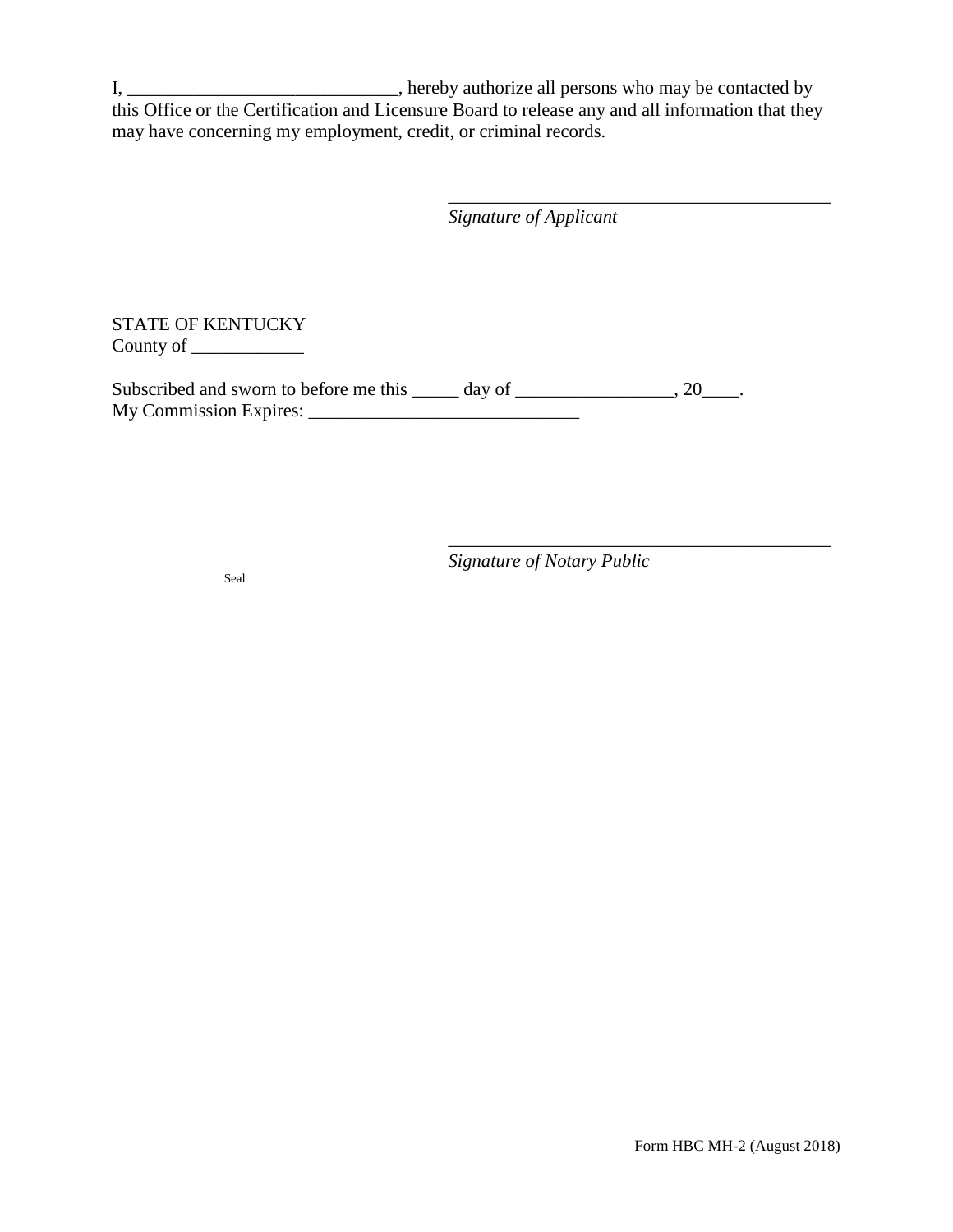**FOR EACH PERSON** (owner, partner, officer, etc) filling out this data form, supply photograph, less than one (1) year old, and complete history on next page.

Photograph of each person named on the data form

(Use separate sheet for each person: sheets may be reproduced if necessary)

Photograph must be less than one (1) year old, must clearly show identity of each person depicted, and must be at least Polaroid size.

Photograph of person listed below

Name of Person Shown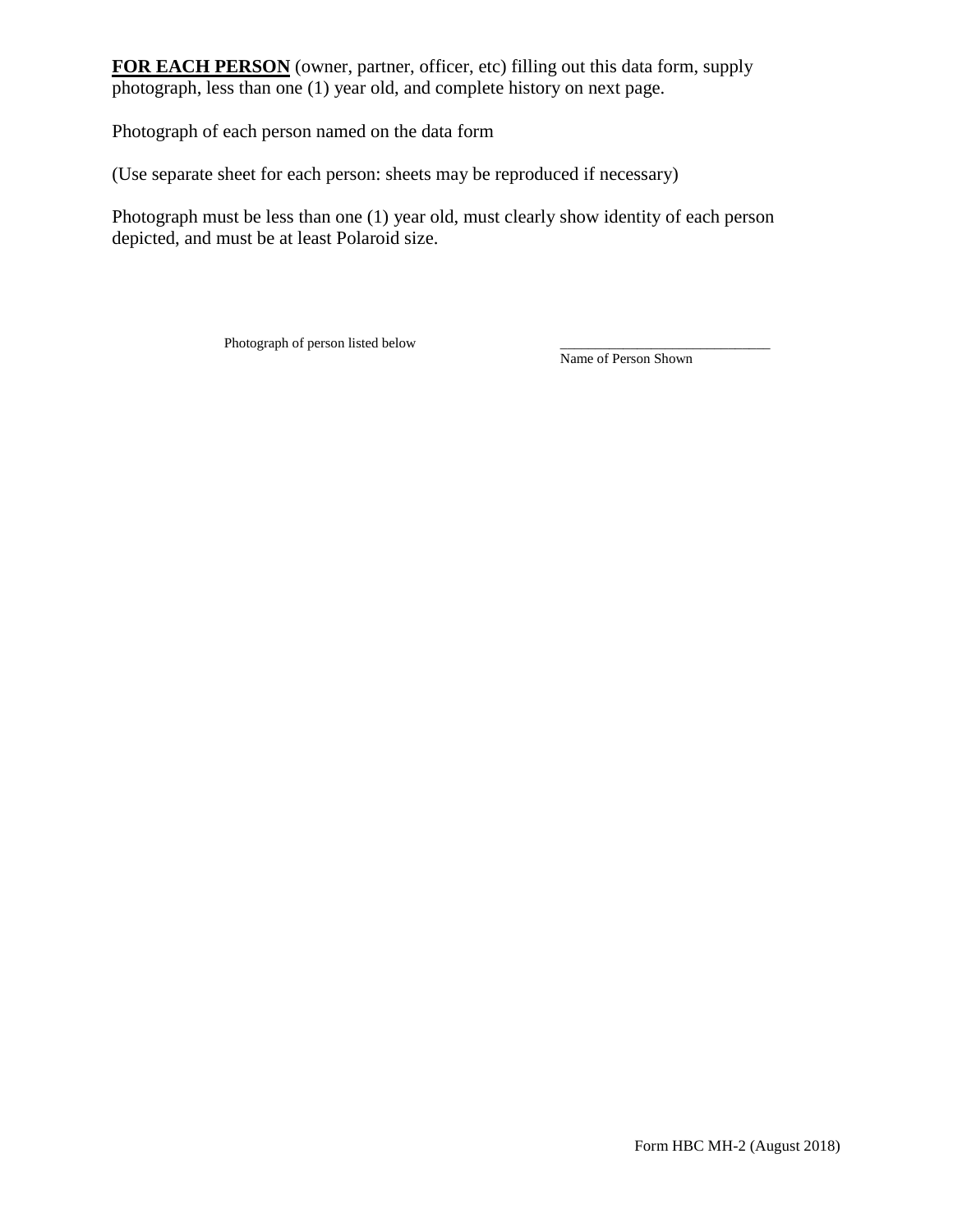### **EMPLOYMENT HISTORY**

List each place of employment, etc, for past, 10 years, beginning with the most recent.

| Place of Employment | Address | Dates Worked | Job Title & Description |
|---------------------|---------|--------------|-------------------------|
|                     |         |              |                         |
|                     |         |              |                         |
| ↑<br>∸              |         |              |                         |
| 3                   |         |              |                         |
| $\overline{4}$      |         |              |                         |
| 5                   |         |              |                         |

**IF ADDITIONAL SPACE IS REQUIRED, ATTACH SEPARATE SHEET.**

**If Corporation, include only corporate assets and liabilities.**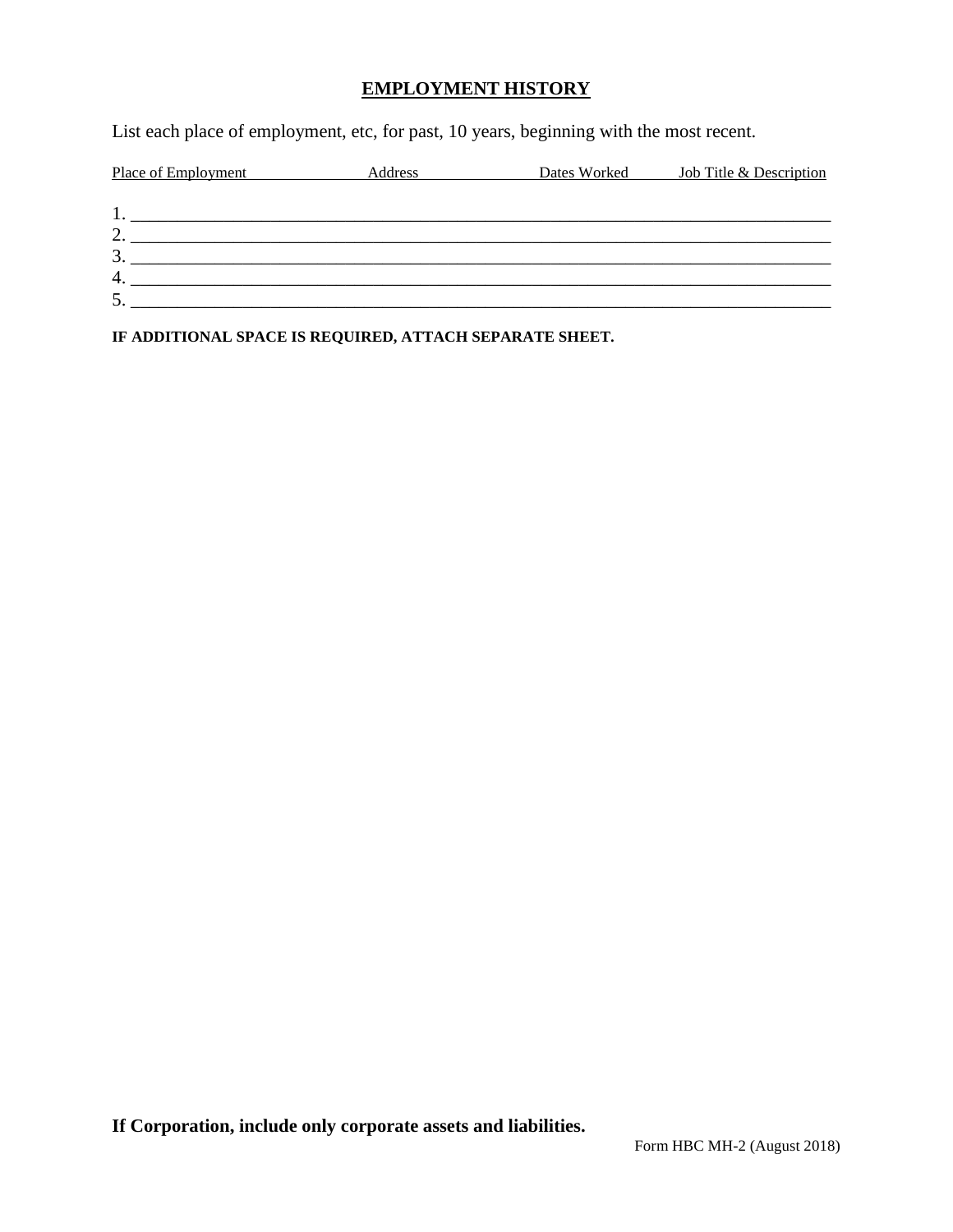|                                                                                                       |          | Amount<br>\$                                                                                               |                                               |              |                                                 |
|-------------------------------------------------------------------------------------------------------|----------|------------------------------------------------------------------------------------------------------------|-----------------------------------------------|--------------|-------------------------------------------------|
| <b>REAL ESTATE</b>                                                                                    |          |                                                                                                            |                                               |              | TOTAL \$                                        |
| Description                                                                                           |          |                                                                                                            |                                               | Net          |                                                 |
|                                                                                                       | Value    |                                                                                                            | Market Mortgage<br>Amount Value               |              |                                                 |
|                                                                                                       |          | s                                                                                                          | s                                             |              | s                                               |
|                                                                                                       |          | s                                                                                                          | $\frac{\sqrt{25}}{25}$ $\frac{\sqrt{25}}{25}$ |              |                                                 |
|                                                                                                       |          | $\frac{\text{S}}{\text{S}}$                                                                                | $\frac{1}{2}$                                 |              | s<br>TOTAL \$                                   |
| <b>ACCOUNTS &amp; NOTES RECEIVABLE</b><br>Source                                                      |          |                                                                                                            |                                               |              |                                                 |
|                                                                                                       |          | Amount                                                                                                     |                                               |              |                                                 |
|                                                                                                       |          | s                                                                                                          |                                               |              |                                                 |
|                                                                                                       |          |                                                                                                            |                                               |              | TOTAL \$                                        |
| <b>OTHER ASSETS- ITEMIZE</b> (Stocks, securities, ins, surrender value, etc)<br>Description           |          |                                                                                                            |                                               |              |                                                 |
|                                                                                                       |          | Value                                                                                                      | Amount                                        |              | Net                                             |
| <u> 1980 - Jan James James Barnett, fransk politik (d. 1980)</u>                                      |          | s                                                                                                          | Owed<br>s                                     |              | Value<br>$\frac{\text{S}}{\text{S}}$            |
|                                                                                                       |          | s                                                                                                          | s                                             |              |                                                 |
|                                                                                                       |          | $\mathbb{S}$                                                                                               |                                               | $\mathbb{S}$ |                                                 |
|                                                                                                       |          |                                                                                                            |                                               |              | TOTAL \$<br>(Total New Value)<br>TOTAL ASSETS\$ |
| LIABILITIES (Do not enter amounts, which are reflected above.)<br><b>ACCOUNTS &amp; NOTES PAYABLE</b> |          |                                                                                                            |                                               |              |                                                 |
| To                                                                                                    | Date Due |                                                                                                            | Amount Owed                                   |              |                                                 |
|                                                                                                       |          | <u> Liberal Maria de la contrada de la contrada de la contrada de la contrada de la contrada de la con</u> | $\frac{1}{2}$<br>$\frac{1}{2}$                |              |                                                 |
|                                                                                                       |          |                                                                                                            | $\frac{1}{2}$                                 |              |                                                 |
|                                                                                                       |          |                                                                                                            |                                               |              | TOTAL \$                                        |
| <b>TAX PAYABLE</b><br>Amount \$_______________                                                        |          |                                                                                                            | TOTAL \$                                      |              |                                                 |
| OTHER-ITEMIZE                                                                                         |          |                                                                                                            |                                               |              |                                                 |
| To                                                                                                    | Date Due |                                                                                                            | Amount Owed                                   |              |                                                 |
|                                                                                                       |          |                                                                                                            | $\frac{1}{2}$                                 |              |                                                 |
|                                                                                                       |          |                                                                                                            | $\frac{1}{2}$<br>$\frac{\text{S}}{\text{S}}$  |              |                                                 |
|                                                                                                       |          |                                                                                                            |                                               |              | TOTAL \$                                        |
|                                                                                                       |          |                                                                                                            |                                               |              | TOTAL LIABILITIES \$                            |
|                                                                                                       |          |                                                                                                            |                                               |              | NET WORTH\$                                     |

(total assets minus total liabilities)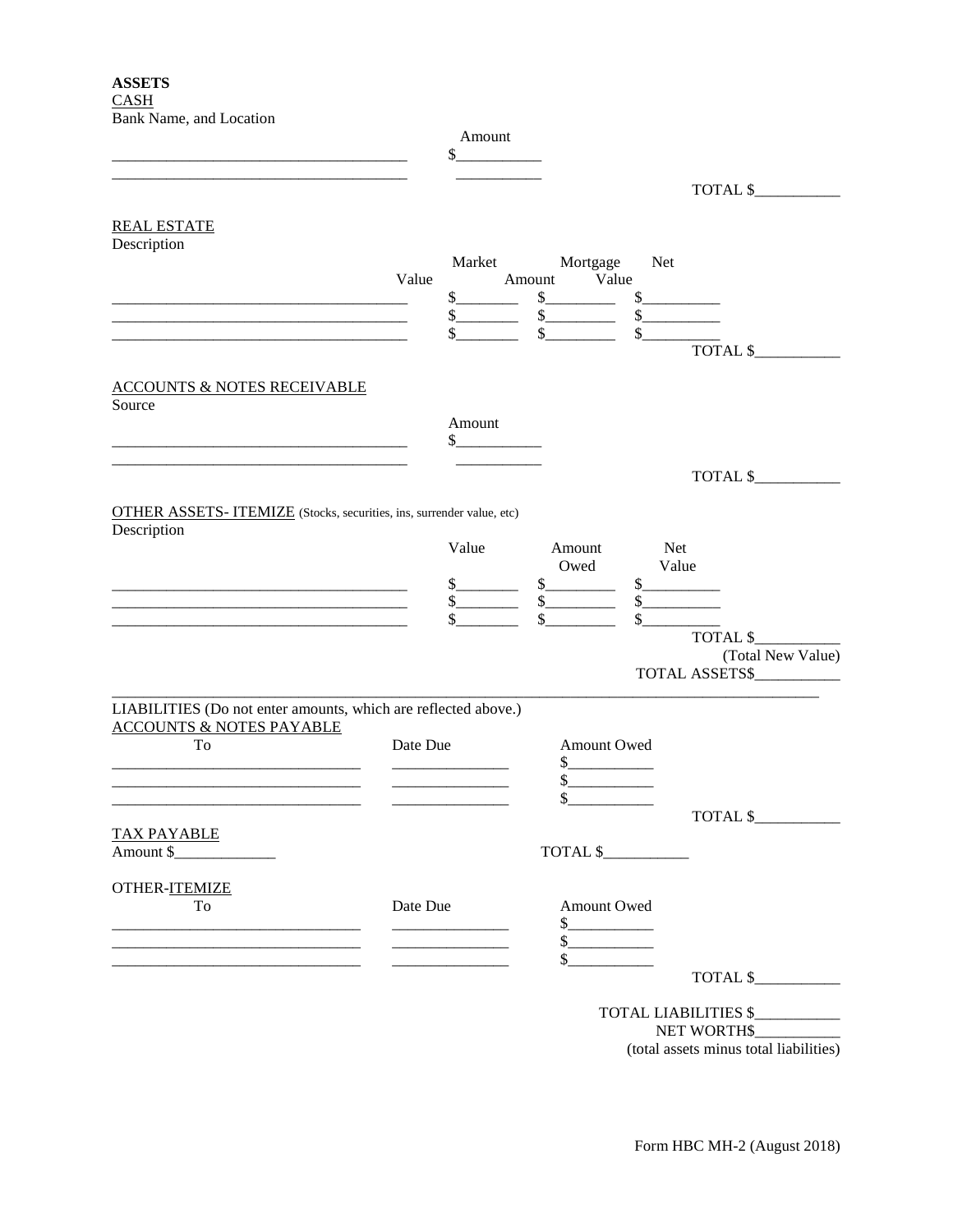Which of the amounts reflected in your net worth figure will be used as start up or operating capital for the home sales business?

| <b>CASH</b>               |  |
|---------------------------|--|
| <b>REAL ESTATE</b>        |  |
| <b>STOCKS, SECURITIES</b> |  |
| OTHER (specify)           |  |
|                           |  |

TOTAL INVESTMENT  $\qquad \qquad \$\qquad$ 

**NOTE:** It is very important to complete this statement as accurately and correctly as possible. Improperly completed statements can cause a delay in approving your license or may lead to a bond requirement. Listing liabilities is as important as listing assets. If there are no liabilities, supply separate statement attesting to that fact. Let your bookkeeper review for corrections.

| $\sim$<br>$\mathbf{D}1$<br>------- | --- |
|------------------------------------|-----|
|------------------------------------|-----|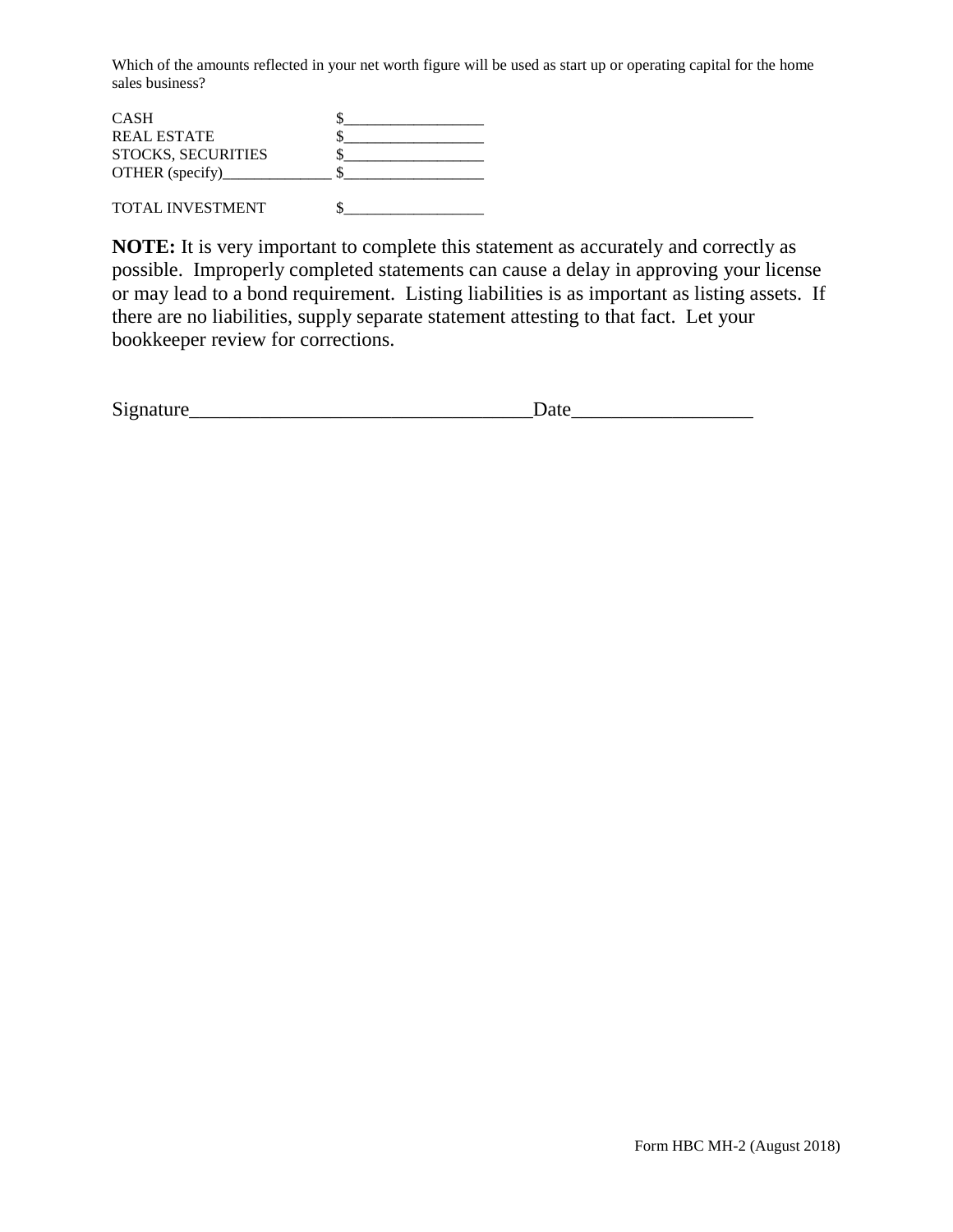# **LEASE OF PROPERTY FORM**

| I/We                                                                                                                                                                                                                                                                                                                                                                                                        |  |                                |
|-------------------------------------------------------------------------------------------------------------------------------------------------------------------------------------------------------------------------------------------------------------------------------------------------------------------------------------------------------------------------------------------------------------|--|--------------------------------|
| Type or Print Name(s) & Mailing Address of Property Owner(s)                                                                                                                                                                                                                                                                                                                                                |  |                                |
| Agree to lease to <b>Executive Constantine Constantine Constantine Constantine Constantine Constantine Constantine Constantine Constantine Constantine Constantine Constantine Constantine Constantine Constantine Constantine C</b>                                                                                                                                                                        |  |                                |
| Type or Print Applicant's Name(s) & Mailing Address                                                                                                                                                                                                                                                                                                                                                         |  |                                |
|                                                                                                                                                                                                                                                                                                                                                                                                             |  |                                |
| (Business to be used as a manufactured/mobile home<br>sales center and service lot)                                                                                                                                                                                                                                                                                                                         |  |                                |
|                                                                                                                                                                                                                                                                                                                                                                                                             |  |                                |
|                                                                                                                                                                                                                                                                                                                                                                                                             |  |                                |
|                                                                                                                                                                                                                                                                                                                                                                                                             |  |                                |
| $\overline{\phantom{a}}$ , tenant.                                                                                                                                                                                                                                                                                                                                                                          |  |                                |
|                                                                                                                                                                                                                                                                                                                                                                                                             |  |                                |
|                                                                                                                                                                                                                                                                                                                                                                                                             |  |                                |
|                                                                                                                                                                                                                                                                                                                                                                                                             |  | Signature of Property Owner(s) |
|                                                                                                                                                                                                                                                                                                                                                                                                             |  |                                |
|                                                                                                                                                                                                                                                                                                                                                                                                             |  | Signature of Applicant(s)      |
| <b>State of Kentucky</b>                                                                                                                                                                                                                                                                                                                                                                                    |  |                                |
| County of $\frac{1}{\sqrt{1-\frac{1}{2}}\sqrt{1-\frac{1}{2}}\sqrt{1-\frac{1}{2}}\sqrt{1-\frac{1}{2}}\sqrt{1-\frac{1}{2}}\sqrt{1-\frac{1}{2}}\sqrt{1-\frac{1}{2}}\sqrt{1-\frac{1}{2}}\sqrt{1-\frac{1}{2}}\sqrt{1-\frac{1}{2}}\sqrt{1-\frac{1}{2}}\sqrt{1-\frac{1}{2}}\sqrt{1-\frac{1}{2}}\sqrt{1-\frac{1}{2}}\sqrt{1-\frac{1}{2}}\sqrt{1-\frac{1}{2}}\sqrt{1-\frac{1}{2}}\sqrt{1-\frac{1}{2}}\sqrt{1-\frac{$ |  |                                |
|                                                                                                                                                                                                                                                                                                                                                                                                             |  |                                |
| $this$ day of $\qquad \qquad$ 20                                                                                                                                                                                                                                                                                                                                                                            |  |                                |
|                                                                                                                                                                                                                                                                                                                                                                                                             |  |                                |
|                                                                                                                                                                                                                                                                                                                                                                                                             |  |                                |

Notary Public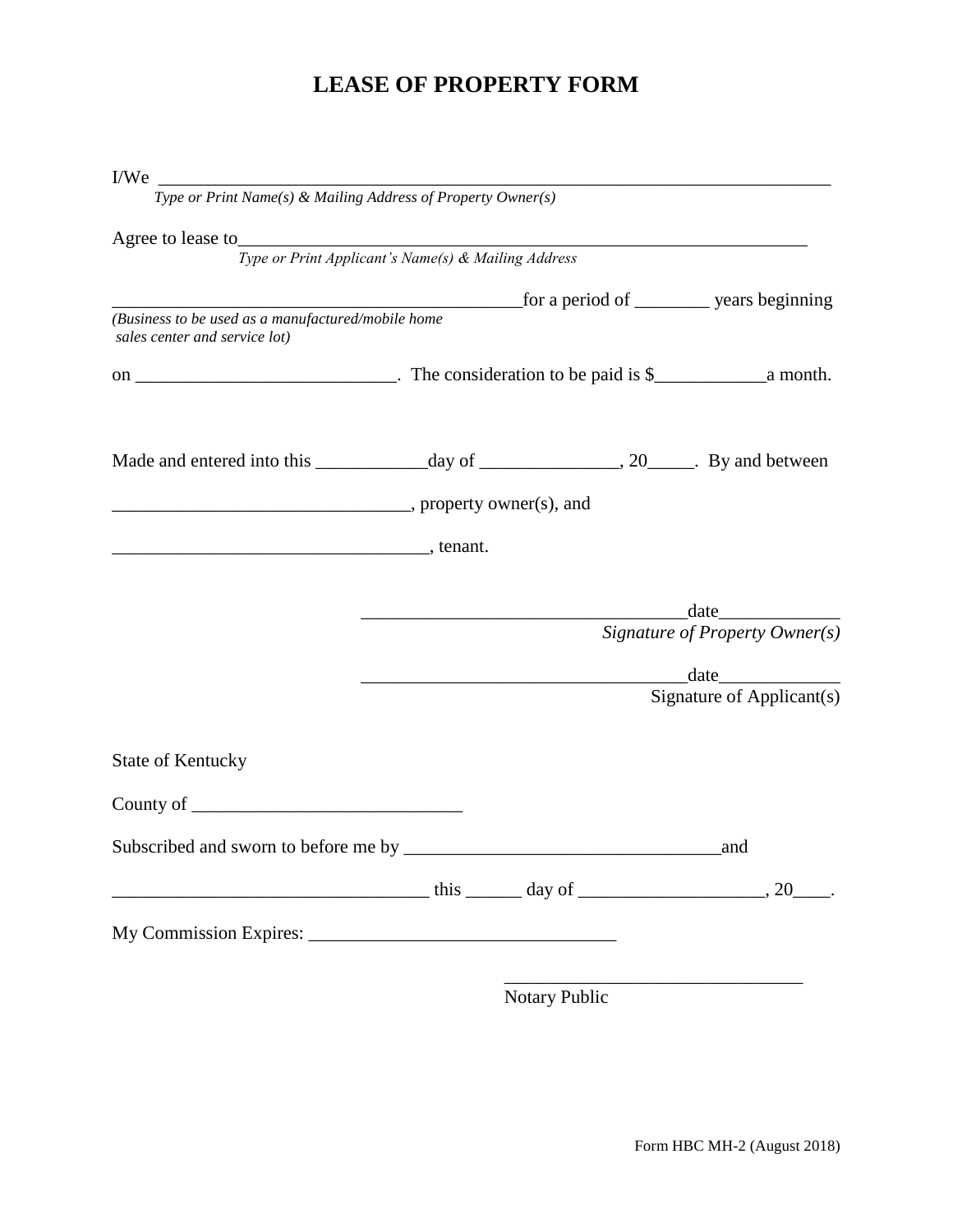# **ZONING/LAND USE AUTHORITY FORM**

#### DEPTARTMENT OF HOUSING, BUILDING & CONSTRUCTION MANUFACTURED HOUSING SECTION 101 SEA HERO ROAD, SUITE 100 FRANKFORT, KENTUCKY 40601-5412

This is to certify that the County/City

*(Name of County/City)*

zoning authority has authorized the following address\_\_\_\_\_\_\_\_\_\_\_\_\_\_\_\_\_\_\_\_\_\_\_\_\_\_\_\_

\_\_\_\_\_\_\_\_\_\_\_\_\_\_\_\_\_\_\_\_\_\_\_\_\_\_\_\_\_\_\_\_\_\_\_\_\_\_\_\_\_\_\_\_\_\_\_\_\_\_\_\_\_\_\_\_\_\_\_\_\_\_\_\_\_\_\_\_\_\_\_\_\_\_\_\_\_\_ *(Street address of dealership)*

as suitable and legally fit as a Manufactured/Mobile Home Sales and Service Center (Retail Dealer), location, at which the business of a dealer, including the DISPLAY OF HOMES, may be lawfully carried on in accordance with the terms of all applicable building codes, zoning and other land use regulatory ordinances.

\_\_\_\_\_\_\_\_\_\_\_\_\_\_\_\_\_\_\_\_\_\_\_\_\_\_\_\_\_\_\_\_\_\_\_\_\_\_\_\_\_\_\_\_\_\_\_\_\_\_\_\_\_\_\_\_\_\_\_\_\_\_\_\_\_\_\_\_\_\_\_\_\_\_\_\_\_\_ Signature of County Judge Executive or Chief Zoning Official Date

\_\_\_\_\_\_\_ Zoning is not applicable in the above listed county/city.

 $Date$   $\Box$ 

Signature of County Judge Executive or Chief Zoning Official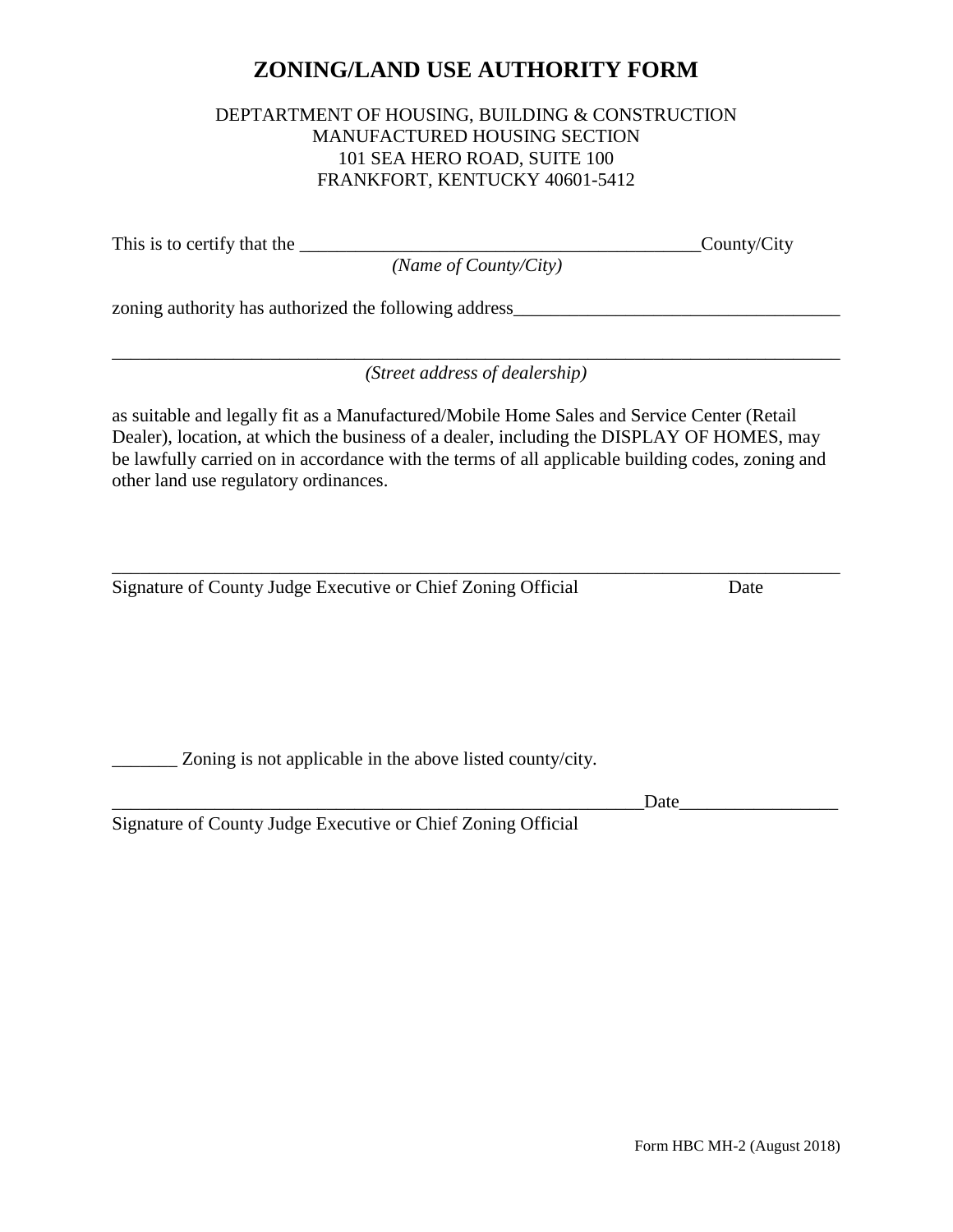### **DRAWING OF THE PREMISES**

13. In the space provided below make a detailed plot layout drawing of the sales center showing the sales office, manufactured home display/storage area, service support area, and the dealership sign in relation to the nearest roadway. (Give dimensions)

#### 14. COMMONWEALTH OF KENTUCKY COUNTY OF TO WIT:

The undersigned states that he/she is the applicant or the authorized signatory of the applicant, he/she has an established place of business as that term is defined in KRS Chapter 227.550 et al. That he/she has read the statements contained in this application, and that the same are true and correct. That statements made herein are made under full and complete knowledge of the penalty of perjury and that fraudulent or misleading statements may be grounds for suspension, revocation or denial of the license for which this application is submitted, and/of criminal charges pursuant to applicable law.

| Signature of Applicant(s)                                                         | Date |
|-----------------------------------------------------------------------------------|------|
| <b>STATE OF KENTUCKY</b><br>County of $\_\_\_\_\_\_\_\_\_\_\_\_\_$                |      |
| Subscribed and sworn to before me this ______ day of ____________________________ | 20.  |

*Signature of Notary Public*

\_\_\_\_\_\_\_\_\_\_\_\_\_\_\_\_\_\_\_\_\_\_\_\_\_\_\_\_\_\_\_\_\_\_\_\_\_\_\_\_\_

Form HBC MH-2 (August 2018)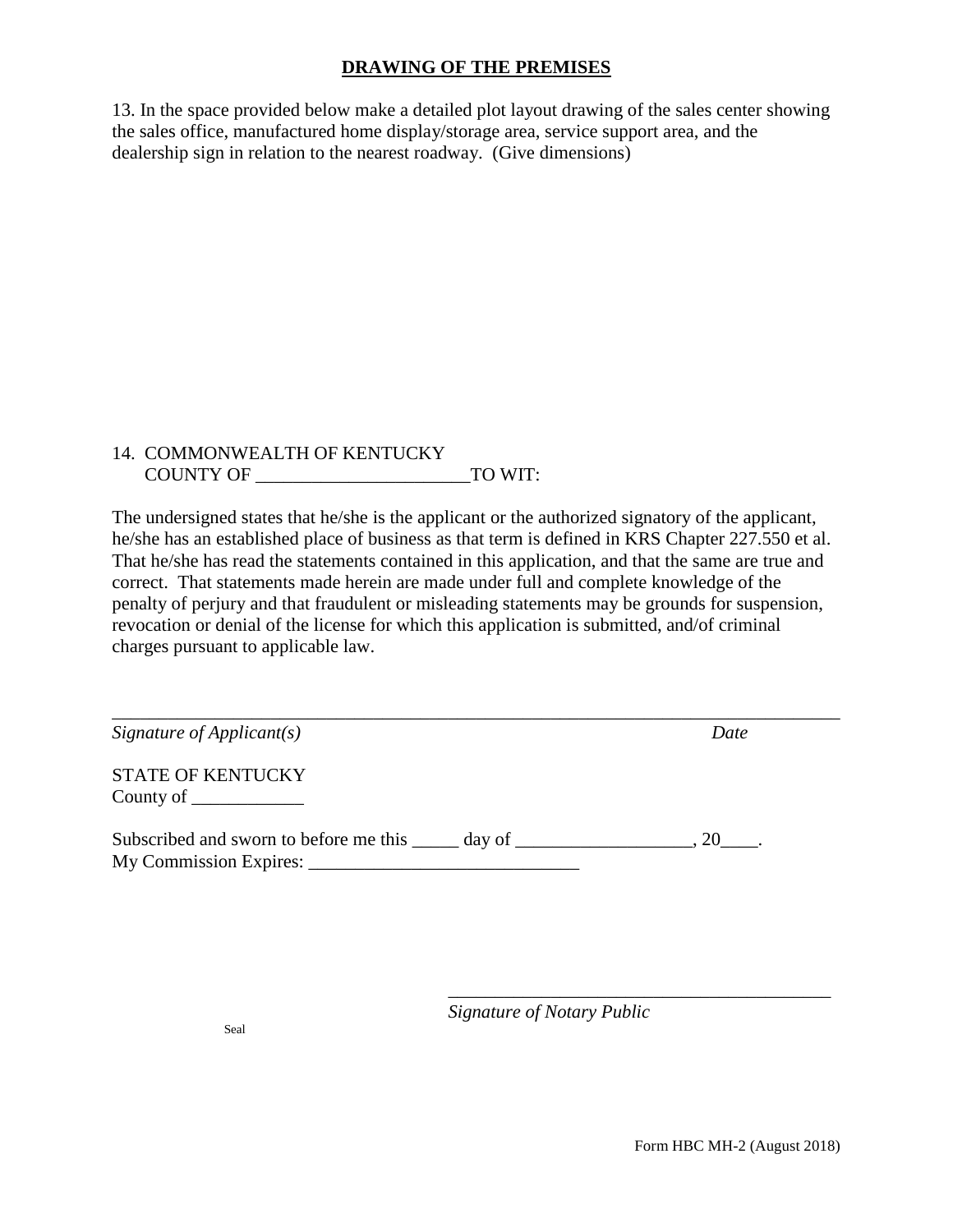# **CERTIFICATE TO DO BUSINESS UNDER ASSUMED NAME KRS 227.500 et al**

File with county clerk, of, if corporation, obtain required form from Secretary of State, and file with Secretary of State and county clerk.

\_\_\_\_\_\_\_\_\_\_\_\_\_\_\_\_\_\_\_\_\_\_\_\_\_\_\_\_\_\_\_\_\_\_\_\_\_\_\_\_\_\_\_\_\_\_\_\_\_\_\_\_\_\_\_\_\_\_\_\_\_\_\_\_\_\_\_\_\_\_\_\_\_\_\_\_\_\_

### **TO WHOM IT MAY CONCERN:**

This certifies that the business to be known as

 *(Name of Manufactured Home Dealership)*

*(Address of dealership)*

Commonwealth of Kentucky, is owned and operated by \_\_\_\_\_\_\_\_\_\_\_\_\_\_\_\_\_\_\_\_\_\_\_\_\_\_\_\_\_

\_\_\_\_\_\_\_\_\_\_\_\_\_\_\_\_\_\_\_\_\_\_\_\_\_\_\_\_\_\_\_\_\_\_\_\_\_\_\_\_\_\_\_\_\_\_\_\_\_

*(Name of Owner(s))*

 $localed$  in  $County$ ,

*(Address of Owner(s))*

Signature & Title of Owner(s)

COMMONWEALTH OF KENTUCKY

COUNTY OF

\_\_\_\_\_\_\_\_\_\_\_\_\_\_\_\_\_\_\_\_\_\_\_\_\_

I, Notary Public in and for the State and County indicated above, do certify that the foregoing instrument of writing was this date presented to me by \_\_\_\_\_\_\_\_\_\_\_\_\_\_\_\_\_\_\_\_\_\_\_\_\_\_\_\_, who delivered, signed and acknowledged same to be (his/her) act and deed.

\_\_\_\_\_\_\_\_\_\_\_\_\_\_\_\_\_\_\_\_\_\_\_\_\_ \_\_\_\_\_\_\_\_\_\_\_\_\_\_\_\_\_\_\_\_\_\_\_\_

Witness my hand and seal this \_\_\_\_\_\_\_ day of \_\_\_\_\_\_\_\_\_\_\_\_\_\_\_, 20\_\_\_\_\_. My Commission Expires \_\_\_\_\_\_\_\_\_\_\_\_\_\_\_\_\_\_\_\_\_\_\_\_\_\_\_\_\_\_

County Clerk Notary Public

Date of Filing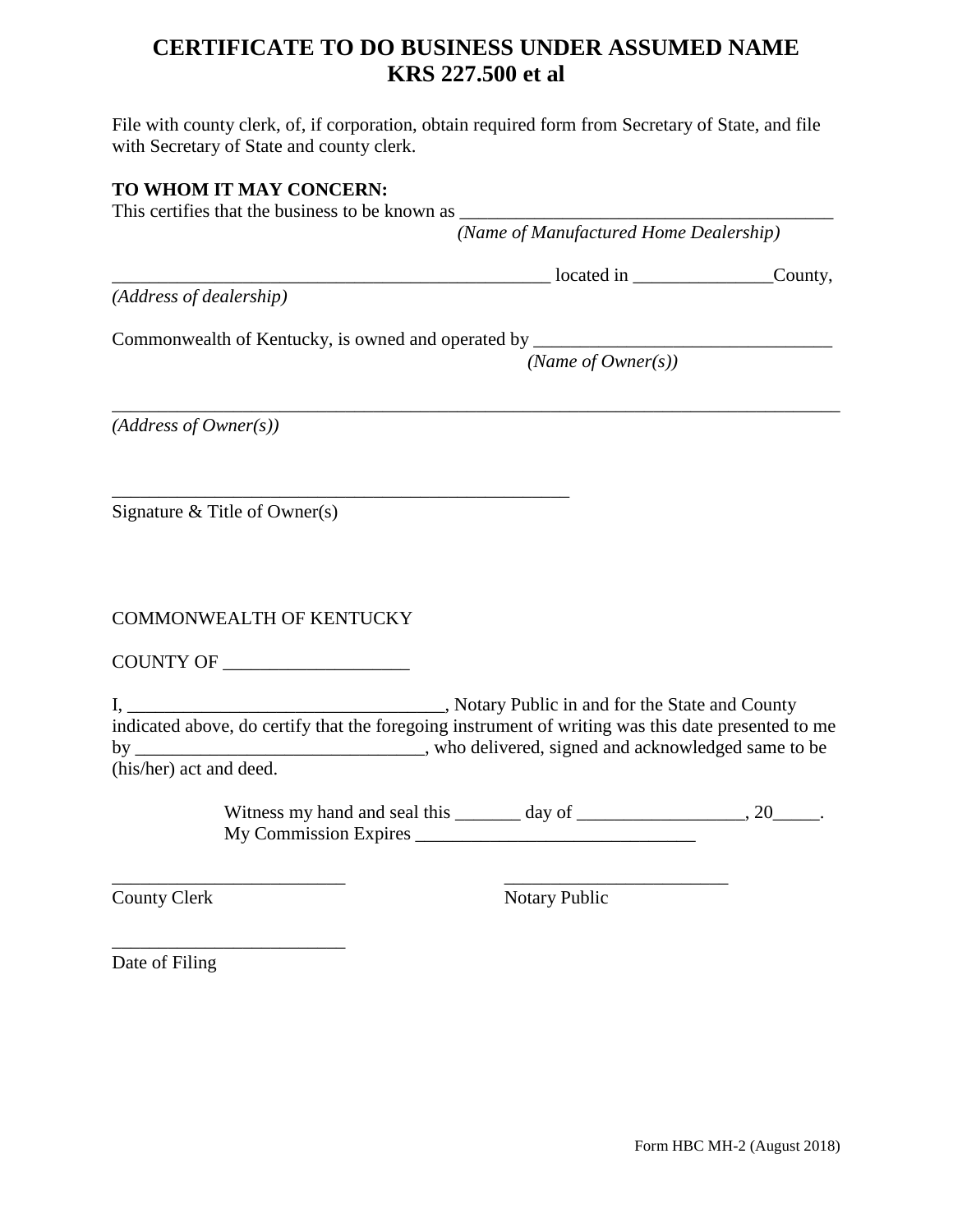For a NEW APPLICATION the fee is based on your birth month and the month in which you apply (see column for **New MH Retailer**).

Example: (see highlighted area in the January chart). If you were born in October and you are applying in January then your application fee is \$437.47. This license would be valid for 21 months, expiring at the end of the following year.

|                       |                      | If you apply in January |                        |                |                      | If you apply in February |  |                             | If you apply in March     |                    |  |
|-----------------------|----------------------|-------------------------|------------------------|----------------|----------------------|--------------------------|--|-----------------------------|---------------------------|--------------------|--|
| <b>Birth</b><br>month | Duration<br>(Months) | New MH<br>Retailer      | Renewal MH<br>Retailer | Birth<br>month | Duration<br>(Months) | New MH<br>Retailer       |  | Birth month                 | Duration<br>(Months)      | New MH<br>Retailer |  |
| January               | 12                   | \$250.00                | \$250.00               | January        | 23                   | \$479.13                 |  | January                     | 22                        | \$458.30           |  |
| February              | 13                   | \$270.83                |                        | February       | 12                   | \$250.00                 |  | February                    | 23                        | \$479.13           |  |
| March                 | 14                   | \$291.66                |                        | March          | 13                   | \$270.83                 |  | March                       | 12                        | \$250.00           |  |
| April                 | 15                   | \$312.49                |                        | April          | 14                   | \$291.66                 |  | April                       | 13                        | \$270.83           |  |
| May                   | 16                   | \$333.32                |                        | May            | 15                   | \$312.49                 |  | May                         | 14                        | \$291.66           |  |
| June                  | 17                   | \$354.15                |                        | June           | 16                   | \$333.32                 |  | June                        | 15                        | \$312.49           |  |
| July                  | 18                   | \$374.98                |                        | July           | 17                   | \$354.15                 |  | July                        | 16                        | \$333.32           |  |
| August                | 19                   | \$395.81                |                        | August         | 18                   | \$374.98                 |  | August                      | 17                        | \$354.15           |  |
| September             | 20                   | \$416.64                |                        | September      | 19                   | \$395.81                 |  | September                   | 18                        | \$374.98           |  |
| October               | 21                   | \$437.47                |                        | October        | 20                   | \$416.64                 |  | October                     | 19                        | \$395.81           |  |
| November              | 22                   | \$458.30                |                        | November       | 21                   | \$437.47                 |  | November                    | 20                        | \$416.64           |  |
| December              | 23                   | \$479.13                |                        | December       | 22                   | \$458.30                 |  | December                    | 21                        | \$437.47           |  |
|                       |                      | If you apply in April   |                        |                |                      | If you apply in May      |  |                             | If you apply in June      |                    |  |
| Birth<br>month        | Duration<br>(Months) | New MH<br>Retailer      |                        | Birth<br>month | Duration<br>(Months) | New MH<br>Retailer       |  | Birth month                 | Duration<br>(Months)      | New MH<br>Retailer |  |
| January               | 21                   | \$437.47                |                        | January        | 20                   | \$416.64                 |  | January                     | 19                        | \$395.81           |  |
| February              | 22                   | \$458.30                |                        | February       | 21                   | \$437.47                 |  | February                    | 20                        | \$416.64           |  |
| March                 | 23                   | \$479.13                |                        | March          | 22                   | \$458.30                 |  | March                       | 21                        | \$437.47           |  |
| April                 | 12                   | \$250.00                |                        | April          | 23                   | \$479.13                 |  | April                       | 22                        | \$458.30           |  |
| May                   | 13                   | \$270.83                |                        | May            | 12                   | \$250.00                 |  | May                         | 23                        | \$479.13           |  |
| June                  | 14                   | \$291.66                |                        | June           | 13                   | \$270.83                 |  | June                        | 12                        | \$250.00           |  |
| July                  | 15                   | \$312.49                |                        | July           | 14                   | \$291.66                 |  | July                        | 13                        | \$270.83           |  |
| August                | 16                   | \$333.32                |                        | August         | 15                   | \$312.49                 |  | August                      | 14                        | \$291.66           |  |
| September             | 17                   | \$354.15                |                        | September      | 16                   | \$333.32                 |  | September                   | 15                        | \$312.49           |  |
| October               | 18                   | \$374.98                |                        | October        | 17                   | \$354.15                 |  | October                     | 16                        | \$333.32           |  |
| November              | 19                   | \$395.81                |                        | November       | 18                   | \$374.98                 |  | November                    | 17                        | \$354.15           |  |
| December              | 20                   | \$416.64                |                        | December       | 19                   | \$395.81                 |  | December                    | 18                        | \$374.98           |  |
|                       |                      | If you apply in July    |                        |                |                      | If you apply in August   |  |                             | If you apply in September |                    |  |
| Birth<br>month        | Duration<br>(Months) | New MH<br>Retailer      |                        | Birth<br>month | Duration<br>(Months) | New MH<br>Retailer       |  | Birth month                 | Duration<br>(Months)      | New MH<br>Retailer |  |
| January               | 18                   | \$374.98                |                        | January        | 17                   | \$354.15                 |  | January                     | 16                        | \$333.32           |  |
| February              | 19                   | \$395.81                |                        | February       | 18                   | \$374.98                 |  | February                    | 17                        | \$354.15           |  |
| March                 | 20                   | \$416.64                |                        | March          | 19                   | \$395.81                 |  | March                       | 18                        | \$374.98           |  |
| April                 | 21                   | \$437.47                |                        | April          | 20                   | \$416.64                 |  | April                       | 29                        | \$395.81           |  |
| May                   | 22                   | \$458.30                |                        | May            | 21                   | \$437.47                 |  | May                         | 20                        | \$416.64           |  |
| June                  | 23                   | \$479.13                |                        | June           | 22                   | \$458.30                 |  | June                        | 21                        | \$437.47           |  |
| July                  | 12                   | \$250.00                |                        | July           | 23                   | \$479.13                 |  | July                        | 22                        | \$458.30           |  |
|                       |                      |                         |                        |                |                      |                          |  | Form HBC MH-2 (August 2018) |                           |                    |  |